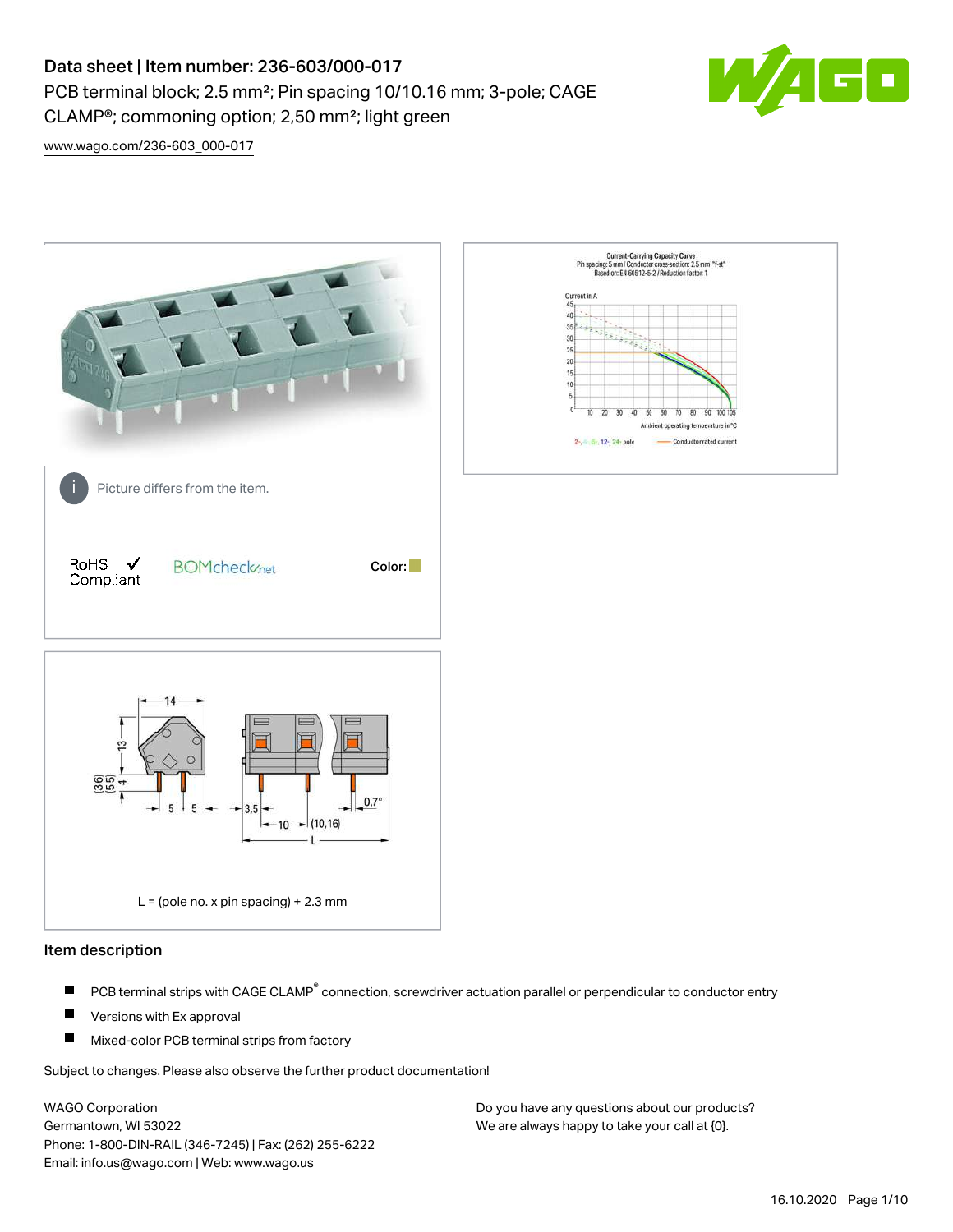

- $\blacksquare$ Operating tools for factory wiring
- $\blacksquare$ 45° conductor entry angle permits a wide range of applications and wiring options
- $\blacksquare$ Set to metric or inch pin spacing by compressing PCB terminal strips or pulling them apart

## Data

## Electrical data

### Ratings per IEC/EN 60664-1

| Ratings per                 | IEC/EN 60664-1                                                        |
|-----------------------------|-----------------------------------------------------------------------|
| Rated voltage (III / 3)     | 630 V                                                                 |
| Rated surge voltage (III/3) | 8 <sub>kV</sub>                                                       |
| Rated voltage (III/2)       | 1000V                                                                 |
| Rated surge voltage (III/2) | 8 <sub>kV</sub>                                                       |
| Nominal voltage (II/2)      | 1000V                                                                 |
| Rated surge voltage (II/2)  | 8 <sub>kV</sub>                                                       |
| Rated current               | 24 A                                                                  |
| Legend (ratings)            | $(III / 2)$ $\triangle$ Overvoltage category III / Pollution degree 2 |

### Ratings per UL 1059

| Approvals per                  | UL 1059 |
|--------------------------------|---------|
| Rated voltage UL (Use Group B) | 300 V   |
| Rated current UL (Use Group B) | 15 A    |
| Rated voltage UL (Use Group D) | 300 V   |
| Rated current UL (Use Group D) | 10 A    |

### Ratings per CSA

| Approvals per                   | CSA   |
|---------------------------------|-------|
| Rated voltage CSA (Use Group B) | 300 V |
| Rated current CSA (Use Group B) | 15 A  |
| Rated voltage CSA (Use Group D) | 300 V |
| Rated current CSA (Use Group D) | 10 A  |

### Connection data

| Connection technology | CAGE CLAMP <sup>®</sup>                 |
|-----------------------|-----------------------------------------|
| Actuation type        | Operating tool                          |
| Solid conductor       | $0.08$ 2.5 mm <sup>2</sup> / 28  12 AWG |

Subject to changes. Please also observe the further product documentation!

| <b>WAGO Corporation</b>                                | Do you have any questions about our products? |
|--------------------------------------------------------|-----------------------------------------------|
| Germantown, WI 53022                                   | We are always happy to take your call at {0}. |
| Phone: 1-800-DIN-RAIL (346-7245)   Fax: (262) 255-6222 |                                               |
| Email: info.us@wago.com   Web: www.wago.us             |                                               |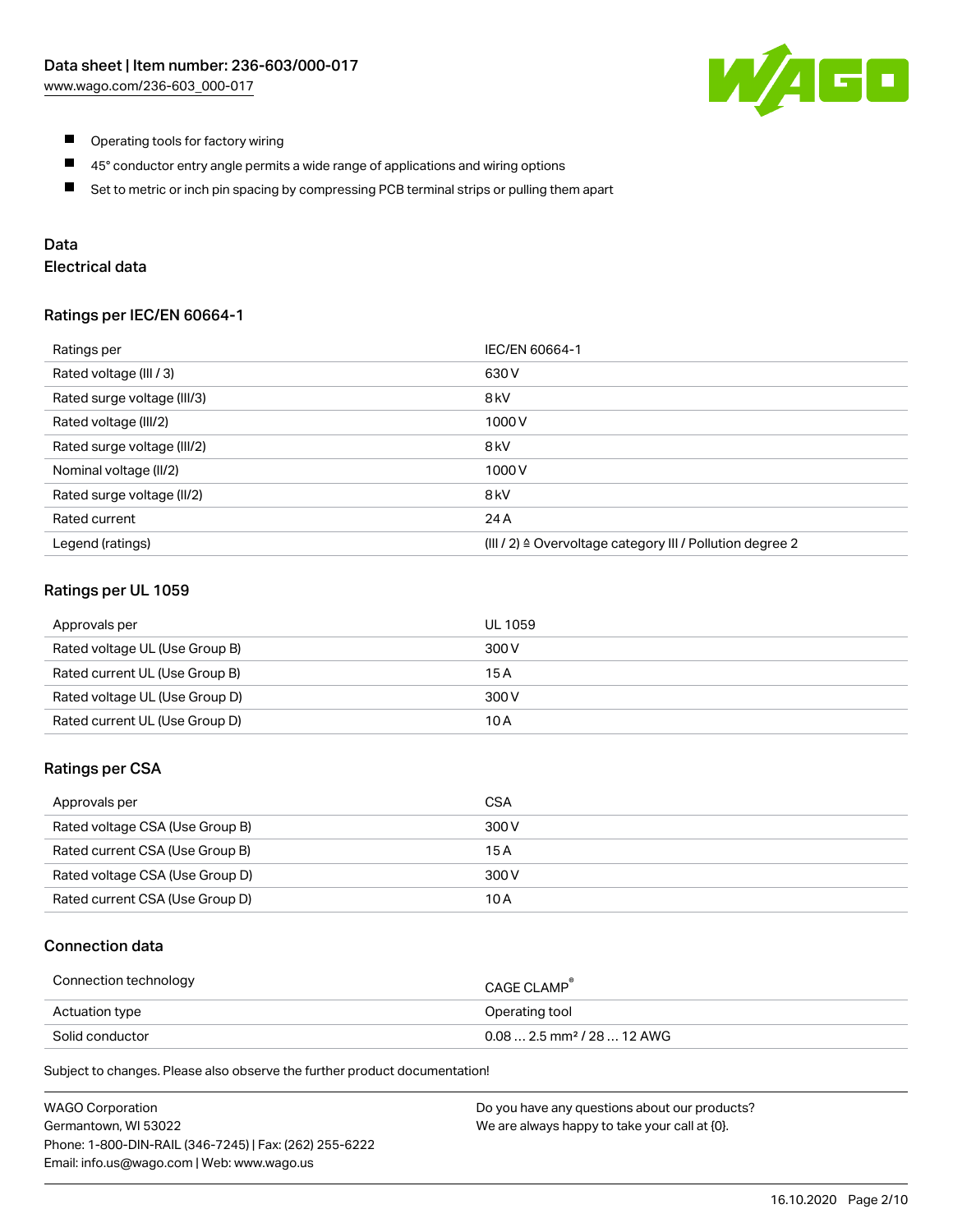## Data sheet | Item number: 236-603/000-017

[www.wago.com/236-603\\_000-017](http://www.wago.com/236-603_000-017)



| Fine-stranded conductor                           | $0.082.5$ mm <sup>2</sup> / 28  12 AWG |
|---------------------------------------------------|----------------------------------------|
| Fine-stranded conductor: with insulated ferrule   | $0.251.5$ mm <sup>2</sup>              |
| Fine-stranded conductor; with uninsulated ferrule | $0.251.5$ mm <sup>2</sup>              |
| Strip length                                      | $56$ mm / 0.2  0.24 inch               |
| Conductor connection direction to PCB             | 45°                                    |
| Pole No.                                          | 3                                      |
| Total number of connection points                 | 3                                      |
| Total number of potentials                        | 3                                      |
| Number of connection types                        |                                        |
| Number of levels                                  |                                        |
| Note (conductor cross-section)                    | 12 AWG: THHN, THWN                     |

## Physical data

| Pin spacing                          | 10/10.16 mm / 0.394/0.4 inch |
|--------------------------------------|------------------------------|
| Width                                | 32.3 mm / 1.272 inch         |
| Height                               | 17 mm / 0.669 inch           |
| Height from the surface              | 13 mm / 0.512 inch           |
| Depth                                | 14 mm / 0.551 inch           |
| Solder pin length                    | 4 mm                         |
| Solder pin dimensions                | $0.7 \times 0.7$ mm          |
| Drilled hole diameter with tolerance | $1.1$ <sup>(+0.1)</sup> mm   |

## PCB contact

| PCB contact                         | THT                                      |
|-------------------------------------|------------------------------------------|
| Solder pin arrangement              | over the entire terminal strip (in-line) |
| Number of solder pins per potential |                                          |

### Material Data

| Color                       | light green                            |
|-----------------------------|----------------------------------------|
| Material group              |                                        |
| Insulation material         | Polyamide (PA66)                       |
| Flammability class per UL94 | V <sub>0</sub>                         |
| Clamping spring material    | Chrome nickel spring steel (CrNi)      |
| Contact material            | Electrolytic copper $(E_{\text{CII}})$ |
| Contact plating             | tin-plated                             |
| Fire load                   | 0.073 MJ                               |

Subject to changes. Please also observe the further product documentation!

| <b>WAGO Corporation</b>                                | Do you have any questions about our products? |
|--------------------------------------------------------|-----------------------------------------------|
| Germantown, WI 53022                                   | We are always happy to take your call at {0}. |
| Phone: 1-800-DIN-RAIL (346-7245)   Fax: (262) 255-6222 |                                               |
| Email: info.us@wago.com   Web: www.wago.us             |                                               |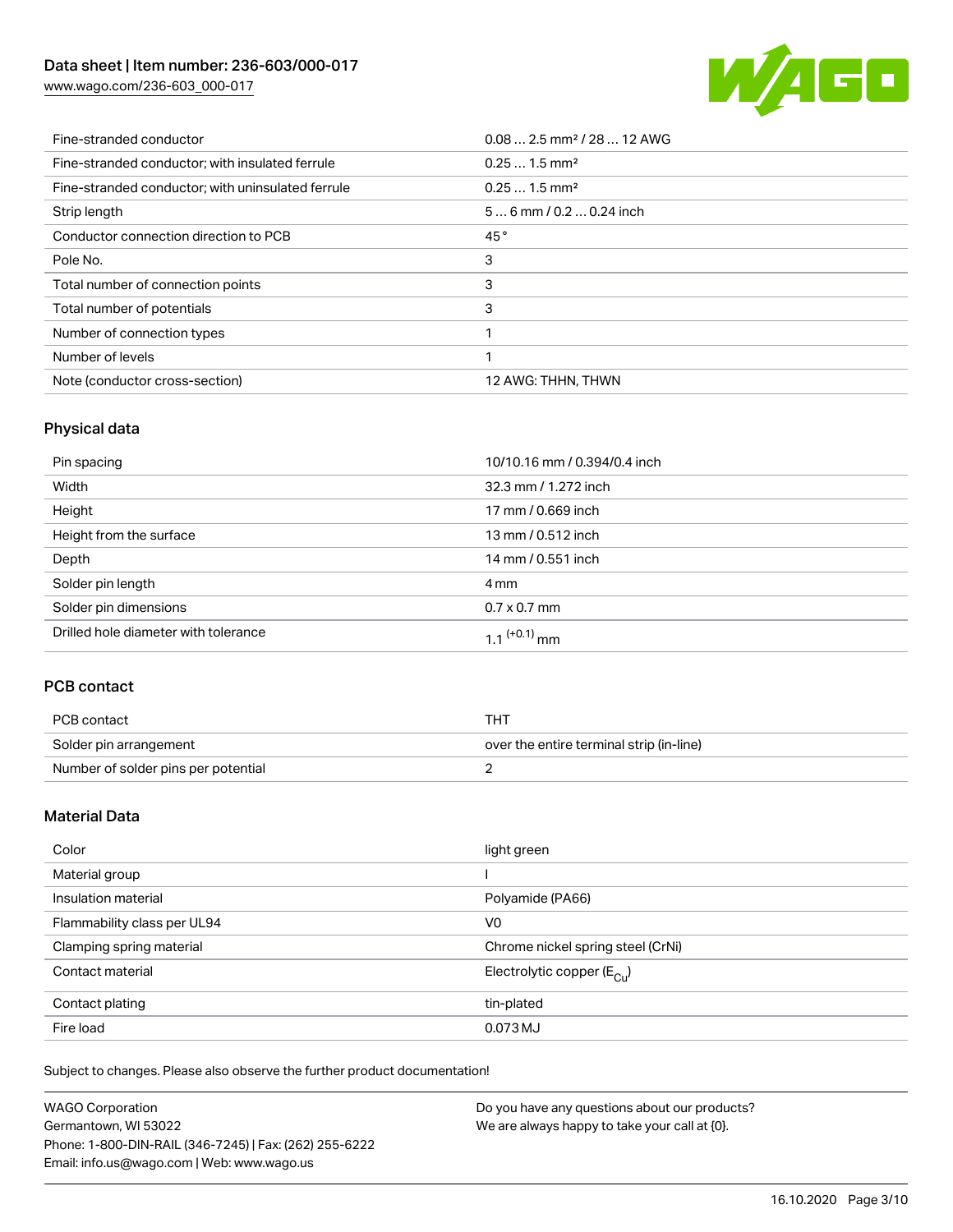[www.wago.com/236-603\\_000-017](http://www.wago.com/236-603_000-017)



| Weight                            | 3.9q |
|-----------------------------------|------|
| <b>Environmental Requirements</b> |      |

| Limit temperature range | $-60+105 °C$ |
|-------------------------|--------------|
|                         |              |

### Commercial data

| Product Group         | 4 (Printed Circuit) |
|-----------------------|---------------------|
| Packaging type        | <b>BOX</b>          |
| Country of origin     | CН                  |
| <b>GTIN</b>           | 4044918773188       |
| Customs tariff number | 85369010000         |

### Approvals / Certificates

#### Country specific Approvals

|      |                                        |                                 | Certificate |
|------|----------------------------------------|---------------------------------|-------------|
| Logo | Approval                               | <b>Additional Approval Text</b> | name        |
| Ж    | <b>CSA</b><br>DEKRA Certification B.V. | C22.2 No. 158                   | 1673957     |

#### UL-Approvals

|      |                                |                                 | Certificate |
|------|--------------------------------|---------------------------------|-------------|
| Logo | Approval                       | <b>Additional Approval Text</b> | name        |
|      | UR                             | <b>UL 1059</b>                  | 20180629-   |
| p    | Underwriters Laboratories Inc. |                                 | E45172      |

### **Counterpart**

### Compatible products

#### tools

Item no.: 210-657 Operating tool; Blade: 3.5 x 0.5 mm; with a partially insulated shaft; short; multicoloured [www.wago.com/210-657](http://www.wago.com/210-657)

Subject to changes. Please also observe the further product documentation!

WAGO Corporation Germantown, WI 53022 Phone: 1-800-DIN-RAIL (346-7245) | Fax: (262) 255-6222 Email: info.us@wago.com | Web: www.wago.us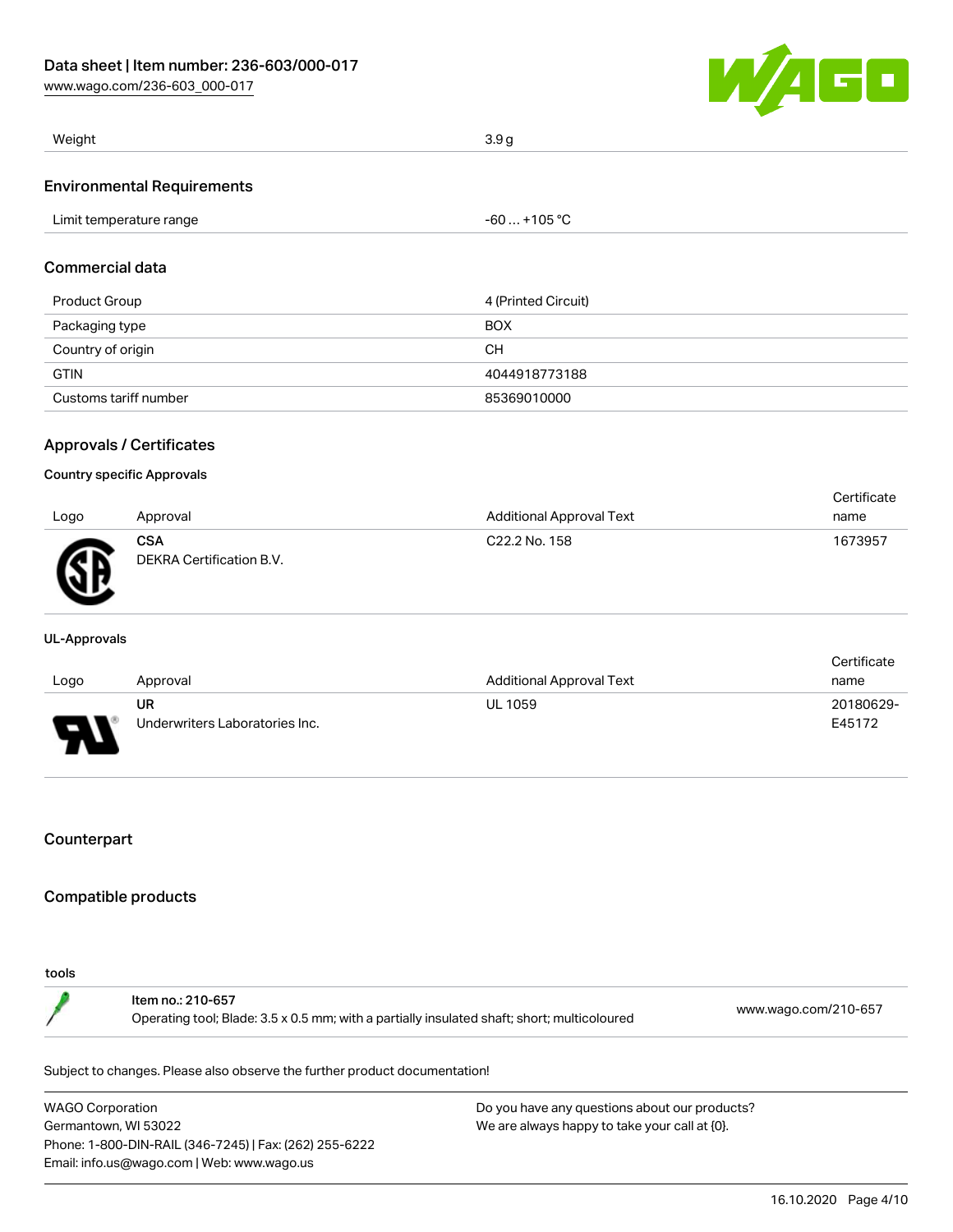## Data sheet | Item number: 236-603/000-017

[www.wago.com/236-603\\_000-017](http://www.wago.com/236-603_000-017)



|                     | Item no.: 210-658<br>Operating tool; Blade: 3.5 x 0.5 mm; with a partially insulated shaft; angled; short; multicoloured                               | www.wago.com/210-658              |
|---------------------|--------------------------------------------------------------------------------------------------------------------------------------------------------|-----------------------------------|
|                     | Item no.: 210-720                                                                                                                                      |                                   |
|                     | Operating tool; Blade: 3.5 x 0.5 mm; with a partially insulated shaft; multicoloured                                                                   | www.wago.com/210-720              |
|                     | Item no.: 236-332                                                                                                                                      | www.wago.com/236-332              |
|                     | Operating tool; natural                                                                                                                                |                                   |
|                     | Item no.: 236-335                                                                                                                                      | www.wago.com/236-335              |
|                     | Operating tool; gray                                                                                                                                   |                                   |
| Marking accessories |                                                                                                                                                        |                                   |
|                     | Item no.: 210-332/1000-202                                                                                                                             |                                   |
|                     | Marking strips; as a DIN A4 sheet; MARKED; 1-16 (80x); Height of marker strip: 3 mm; Strip length 182<br>mm; Horizontal marking; Self-adhesive; white  | www.wago.com/210-332<br>/1000-202 |
|                     | Item no.: 210-332/1000-204                                                                                                                             | www.wago.com/210-332              |
|                     | Marking strips; as a DIN A4 sheet; MARKED; 17-31 (80x); Height of marker strip: 3 mm; Strip length 182<br>mm; Horizontal marking; Self-adhesive; white | /1000-204                         |
|                     | Item no.: 210-332/1000-206                                                                                                                             | www.wago.com/210-332              |
|                     | Marking strips; as a DIN A4 sheet; MARKED; 33-48 (80x); Height of marker strip: 3 mm; Strip length 182                                                 | /1000-206                         |
|                     | mm; Horizontal marking; Self-adhesive; white                                                                                                           |                                   |
|                     | Item no.: 210-332/1016-202                                                                                                                             | www.wago.com/210-332              |
|                     | Marking strips; as a DIN A4 sheet; MARKED; 1-16 (80x); Height of marker strip: 3 mm; Strip length 182<br>mm; Horizontal marking; Self-adhesive; white  | /1016-202                         |
|                     | Item no.: 210-332/1016-204                                                                                                                             |                                   |
|                     | Marking strips; as a DIN A4 sheet; MARKED; 17-31 (80x); Height of marker strip: 3 mm; Strip length 182<br>mm; Horizontal marking; Self-adhesive; white | www.wago.com/210-332<br>/1016-204 |
|                     | Item no.: 210-332/1016-206                                                                                                                             |                                   |
|                     | Marking strips; as a DIN A4 sheet; MARKED; 33-48 (80x); Height of marker strip: 3 mm; Strip length 182<br>mm; Horizontal marking; Self-adhesive; white | www.wago.com/210-332<br>/1016-206 |
| ferrule             |                                                                                                                                                        |                                   |
|                     | Item no.: 216-101<br>Ferrule; Sleeve for 0.5 mm <sup>2</sup> / AWG 22; uninsulated; electro-tin plated; silver-colored                                 | www.wago.com/216-101              |
|                     | Item no.: 216-102<br>Ferrule; Sleeve for 0.75 mm <sup>2</sup> / AWG 20; uninsulated; electro-tin plated; silver-colored                                | www.wago.com/216-102              |
|                     |                                                                                                                                                        |                                   |
|                     | Item no.: 216-103<br>Ferrule; Sleeve for 1 mm <sup>2</sup> / AWG 18; uninsulated; electro-tin plated                                                   | www.wago.com/216-103              |
|                     | Item no.: 216-104<br>Ferrule; Sleeve for 1.5 mm <sup>2</sup> / AWG 16; uninsulated; electro-tin plated; silver-colored                                 | www.wago.com/216-104              |
|                     | Item no.: 216-121<br>Ferrule; Sleeve for 0.5 mm <sup>2</sup> / AWG 22; uninsulated; electro-tin plated; silver-colored                                 | www.wago.com/216-121              |

Subject to changes. Please also observe the further product documentation!

WAGO Corporation Germantown, WI 53022 Phone: 1-800-DIN-RAIL (346-7245) | Fax: (262) 255-6222 Email: info.us@wago.com | Web: www.wago.us Do you have any questions about our products? We are always happy to take your call at {0}.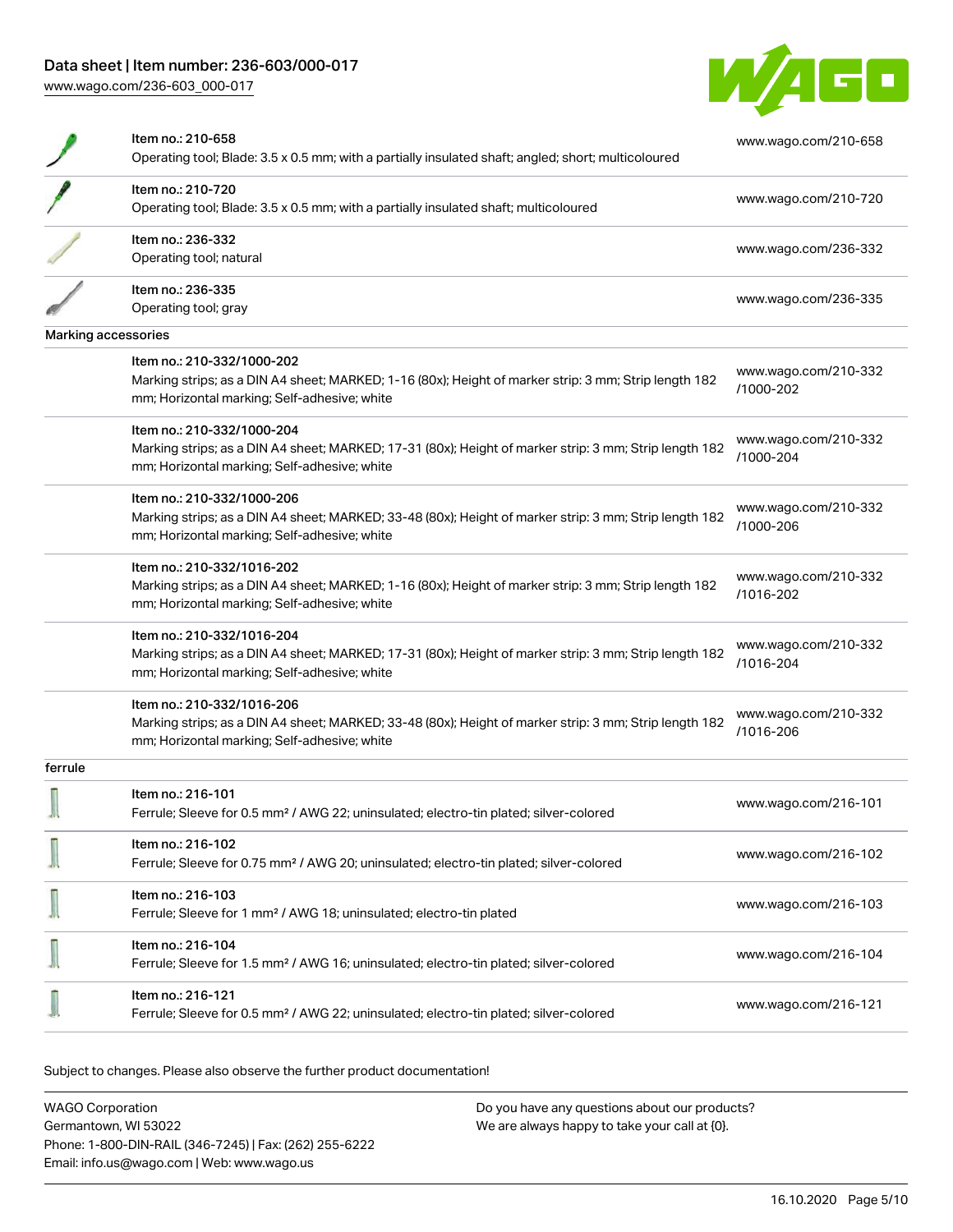## Data sheet | Item number: 236-603/000-017

[www.wago.com/236-603\\_000-017](http://www.wago.com/236-603_000-017)



| Item no.: 216-122<br>Ferrule; Sleeve for 0.75 mm <sup>2</sup> / AWG 20; uninsulated; electro-tin plated; silver-colored                                                                           | www.wago.com/216-122 |
|---------------------------------------------------------------------------------------------------------------------------------------------------------------------------------------------------|----------------------|
| Item no.: 216-123<br>Ferrule; Sleeve for 1 mm <sup>2</sup> / AWG 18; uninsulated; electro-tin plated; silver-colored                                                                              | www.wago.com/216-123 |
| Item no.: 216-124<br>Ferrule; Sleeve for 1.5 mm <sup>2</sup> / AWG 16; uninsulated; electro-tin plated                                                                                            | www.wago.com/216-124 |
| Item no.: 216-131<br>Ferrule; Sleeve for 0.25 mm <sup>2</sup> / AWG 24; uninsulated; electro-tin plated; silver-colored                                                                           | www.wago.com/216-131 |
| Item no.: 216-132<br>Ferrule; Sleeve for 0.34 mm <sup>2</sup> / AWG 24; uninsulated; electro-tin plated                                                                                           | www.wago.com/216-132 |
| Item no.: 216-141<br>Ferrule; Sleeve for 0.5 mm <sup>2</sup> / 20 AWG; uninsulated; electro-tin plated; electrolytic copper; gastight<br>crimped; acc. to DIN 46228, Part 1/08.92                 | www.wago.com/216-141 |
| Item no.: 216-142<br>Ferrule; Sleeve for 0.75 mm <sup>2</sup> / 18 AWG; uninsulated; electro-tin plated; electrolytic copper; gastight<br>crimped; acc. to DIN 46228, Part 1/08.92                | www.wago.com/216-142 |
| Item no.: 216-143<br>Ferrule; Sleeve for 1 mm <sup>2</sup> / AWG 18; uninsulated; electro-tin plated; electrolytic copper; gastight<br>crimped; acc. to DIN 46228, Part 1/08.92                   | www.wago.com/216-143 |
| Item no.: 216-144<br>Ferrule; Sleeve for 1.5 mm <sup>2</sup> / AWG 16; uninsulated; electro-tin plated; electrolytic copper; gastight<br>crimped; acc. to DIN 46228, Part 1/08.92; silver-colored | www.wago.com/216-144 |
| Item no.: 216-151<br>Ferrule; Sleeve for 0.25 mm <sup>2</sup> / AWG 24; uninsulated; electro-tin plated                                                                                           | www.wago.com/216-151 |
| Item no.: 216-152<br>Ferrule; Sleeve for 0.34 mm <sup>2</sup> / AWG 24; uninsulated; electro-tin plated                                                                                           | www.wago.com/216-152 |
| Item no.: 216-201<br>Ferrule; Sleeve for 0.5 mm <sup>2</sup> / 20 AWG; insulated; electro-tin plated; white                                                                                       | www.wago.com/216-201 |
| Item no.: 216-202<br>Ferrule; Sleeve for 0.75 mm <sup>2</sup> / 18 AWG; insulated; electro-tin plated; gray                                                                                       | www.wago.com/216-202 |
| Item no.: 216-203<br>Ferrule; Sleeve for 1 mm <sup>2</sup> / AWG 18; insulated; electro-tin plated; red                                                                                           | www.wago.com/216-203 |
| Item no.: 216-204<br>Ferrule; Sleeve for 1.5 mm <sup>2</sup> / AWG 16; insulated; electro-tin plated; black                                                                                       | www.wago.com/216-204 |
| Item no.: 216-221<br>Ferrule; Sleeve for 0.5 mm <sup>2</sup> / 20 AWG; insulated; electro-tin plated; white                                                                                       | www.wago.com/216-221 |
| Item no.: 216-222<br>Ferrule; Sleeve for 0.75 mm <sup>2</sup> / 18 AWG; insulated; electro-tin plated; gray                                                                                       | www.wago.com/216-222 |
| Item no.: 216-223<br>Ferrule; Sleeve for 1 mm <sup>2</sup> / AWG 18; insulated; electro-tin plated; red                                                                                           | www.wago.com/216-223 |
| Subject to changes. Please also observe the further product documentation!                                                                                                                        |                      |
| <b>WAGO Corporation</b><br>Do you have any questions about our products?                                                                                                                          |                      |

Germantown, WI 53022 Phone: 1-800-DIN-RAIL (346-7245) | Fax: (262) 255-6222 Email: info.us@wago.com | Web: www.wago.us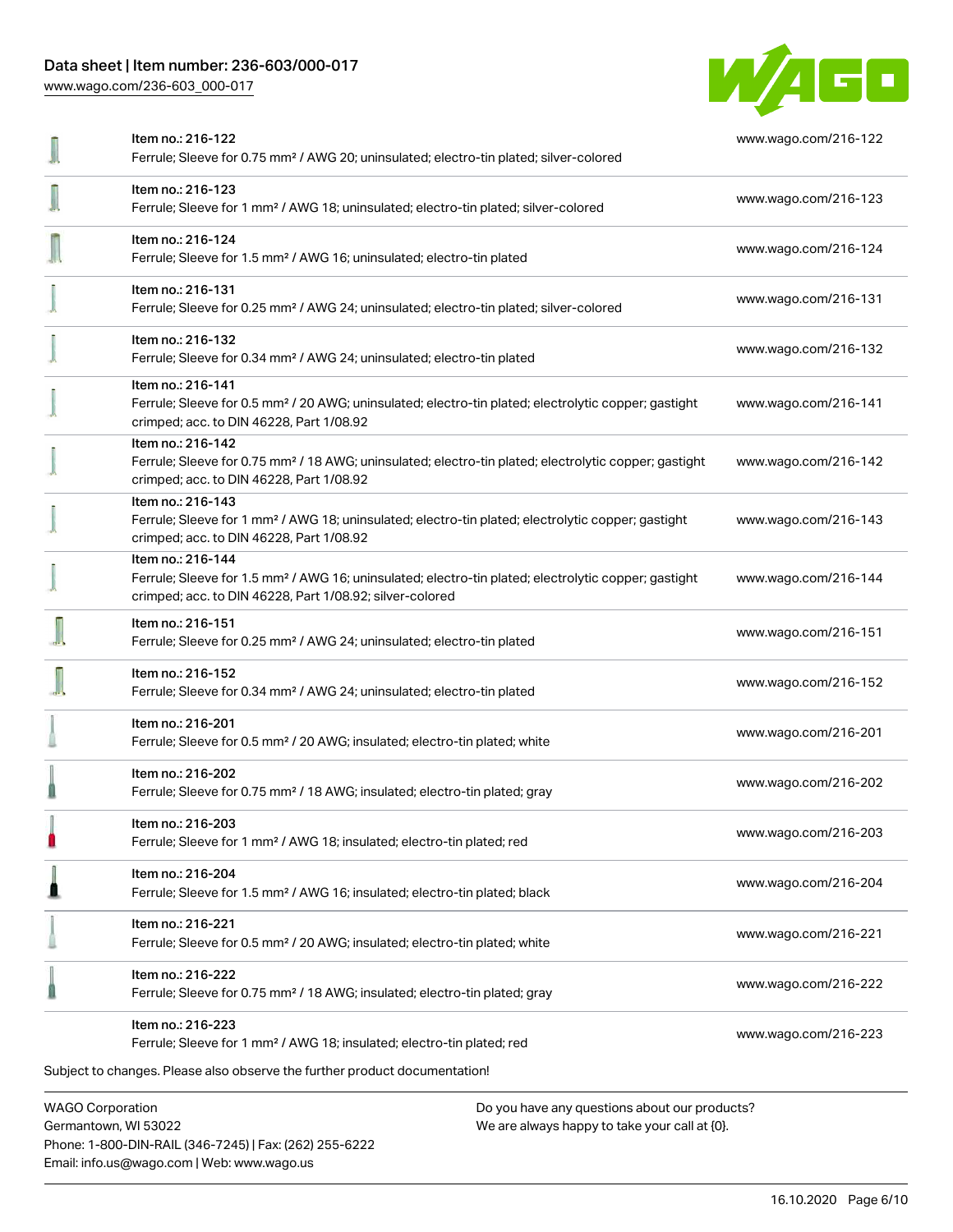$\begin{array}{c} \hline \end{array}$ 



| Item no.: 216-224<br>Ferrule; Sleeve for 1.5 mm <sup>2</sup> / AWG 16; insulated; electro-tin plated; black                                                                                             | www.wago.com/216-224 |
|---------------------------------------------------------------------------------------------------------------------------------------------------------------------------------------------------------|----------------------|
| Item no.: 216-241<br>Ferrule; Sleeve for 0.5 mm <sup>2</sup> / 20 AWG; insulated; electro-tin plated; electrolytic copper; gastight<br>crimped; acc. to DIN 46228, Part 4/09.90; white                  | www.wago.com/216-241 |
| Item no.: 216-242<br>Ferrule; Sleeve for 0.75 mm <sup>2</sup> / 18 AWG; insulated; electro-tin plated; electrolytic copper; gastight<br>crimped; acc. to DIN 46228, Part 4/09.90; gray                  | www.wago.com/216-242 |
| Item no.: 216-243<br>Ferrule; Sleeve for 1 mm <sup>2</sup> / AWG 18; insulated; electro-tin plated; electrolytic copper; gastight crimped; www.wago.com/216-243<br>acc. to DIN 46228, Part 4/09.90; red |                      |
| Item no.: 216-244<br>Ferrule; Sleeve for 1.5 mm <sup>2</sup> / AWG 16; insulated; electro-tin plated; electrolytic copper; gastight<br>crimped; acc. to DIN 46228, Part 4/09.90; black                  | www.wago.com/216-244 |
| Item no.: 216-262<br>Ferrule; Sleeve for 0.75 mm <sup>2</sup> / 18 AWG; insulated; electro-tin plated; electrolytic copper; gastight<br>crimped; acc. to DIN 46228, Part 4/09.90; gray                  | www.wago.com/216-262 |
| Item no.: 216-263<br>Ferrule; Sleeve for 1 mm <sup>2</sup> / AWG 18; insulated; electro-tin plated; electrolytic copper; gastight crimped; www.wago.com/216-263<br>acc. to DIN 46228, Part 4/09.90; red |                      |
| Item no.: 216-264<br>Ferrule; Sleeve for 1.5 mm <sup>2</sup> / AWG 16; insulated; electro-tin plated; electrolytic copper; gastight<br>crimped; acc. to DIN 46228, Part 4/09.90; black                  | www.wago.com/216-264 |
| Item no.: 216-284<br>Ferrule; Sleeve for 1.5 mm <sup>2</sup> / AWG 16; insulated; electro-tin plated; electrolytic copper; gastight<br>crimped; acc. to DIN 46228, Part 4/09.90; black                  | www.wago.com/216-284 |
| Item no.: 216-301<br>Ferrule; Sleeve for 0.25 mm <sup>2</sup> / AWG 24; insulated; electro-tin plated; yellow                                                                                           | www.wago.com/216-301 |
| Item no.: 216-302<br>Ferrule; Sleeve for 0.34 mm <sup>2</sup> / 22 AWG; insulated; electro-tin plated; green                                                                                            | www.wago.com/216-302 |
| Item no.: 216-321<br>Ferrule; Sleeve for 0.25 mm <sup>2</sup> / AWG 24; insulated; electro-tin plated; yellow                                                                                           | www.wago.com/216-321 |
| Item no.: 216-322<br>Ferrule; Sleeve for 0.34 mm <sup>2</sup> / 22 AWG; insulated; electro-tin plated; green                                                                                            | www.wago.com/216-322 |
|                                                                                                                                                                                                         |                      |

## Downloads Documentation

#### Additional Information

| Technical explanations<br>. | Apr 3, 2019 | pdt    | Download |
|-----------------------------|-------------|--------|----------|
|                             |             | 3.6 MB |          |

Subject to changes. Please also observe the further product documentation!

| <b>WAGO Corporation</b>                                | Do you have any questions about our products? |
|--------------------------------------------------------|-----------------------------------------------|
| Germantown, WI 53022                                   | We are always happy to take your call at {0}. |
| Phone: 1-800-DIN-RAIL (346-7245)   Fax: (262) 255-6222 |                                               |
| Email: info.us@wago.com   Web: www.wago.us             |                                               |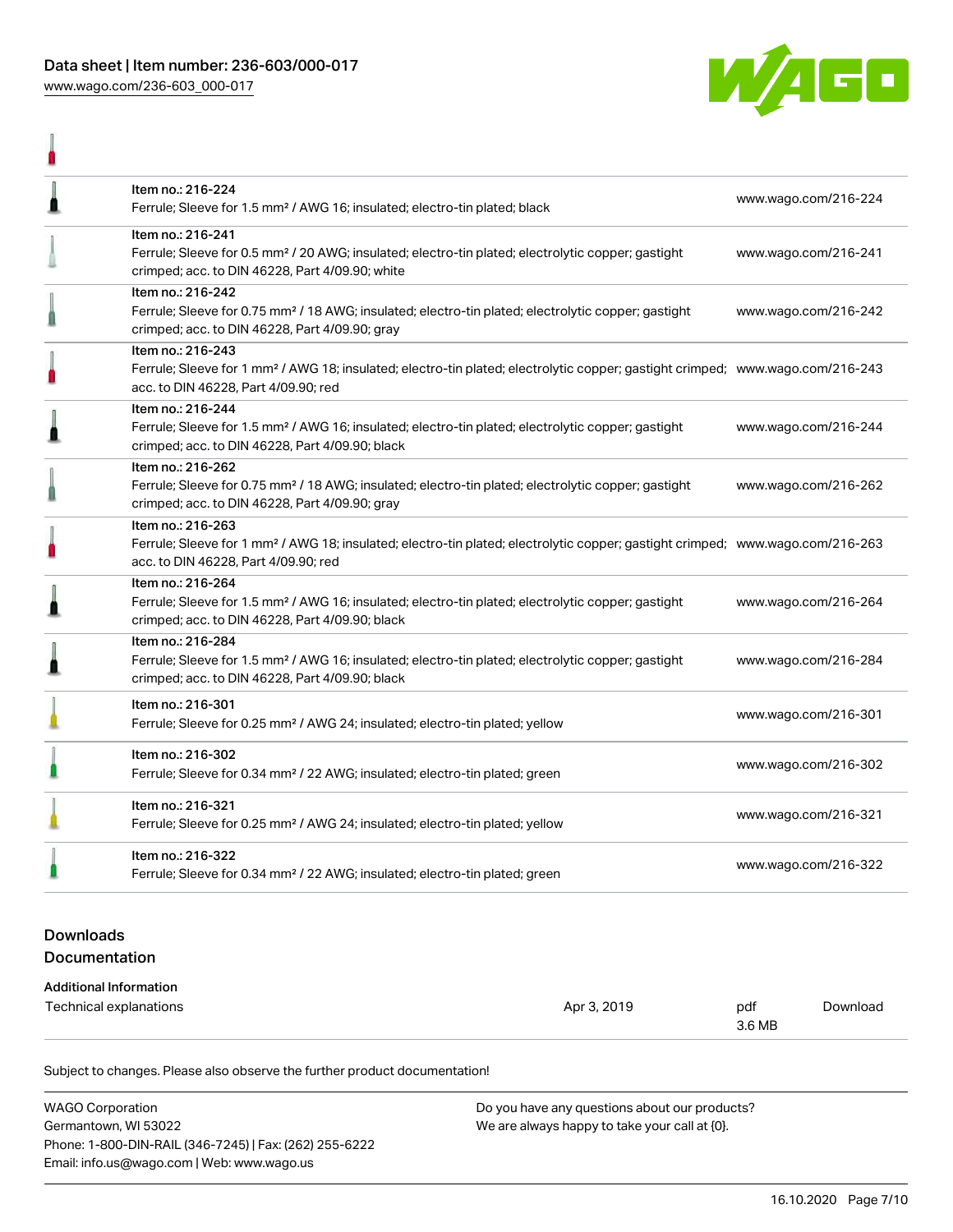### CAD files

#### PCB Design

Symbol and Footprint 236-603/000-017

CAx data for your PCB design, consisting of "schematic symbols and PCB footprints", allow easy integration of the WAGO component into your development environment.

#### Supported formats:

- $\blacksquare$ Accel EDA 14 & 15
- $\blacksquare$ Altium 6 to current version
- П Cadence Allegro
- $\blacksquare$ **DesignSpark**
- $\blacksquare$ Eagle Libraries
- $\blacksquare$ KiCad
- $\blacksquare$ Mentor Graphics BoardStation
- П Mentor Graphics Design Architect
- П Mentor Graphics Design Expedition 99 and 2000
- $\blacksquare$ OrCAD 9.X PCB and Capture
- $\blacksquare$ PADS PowerPCB 3, 3.5, 4.X, and 5.X
- П PADS PowerPCB and PowerLogic 3.0
- П PCAD 2000, 2001, 2002, 2004, and 2006
- П Pulsonix 8.5 or newer
- $\blacksquare$ STL
- $\blacksquare$ 3D STEP
- $\blacksquare$ TARGET 3001!
- П View Logic ViewDraw
- П Quadcept
- П Zuken CadStar 3 and 4
- П Zuken CR-5000 and CR-8000

PCB Component Libraries (EDA), PCB CAD Library Ultra Librarian

#### Installation Notes

#### Conductor termination

Subject to changes. Please also observe the further product documentation!

WAGO Corporation Germantown, WI 53022 Phone: 1-800-DIN-RAIL (346-7245) | Fax: (262) 255-6222 Email: info.us@wago.com | Web: www.wago.us

Do you have any questions about our products? We are always happy to take your call at {0}.



URL [Download](https://www.wago.com/us/d/UltraLibrarian_URLS_236-603_000-017)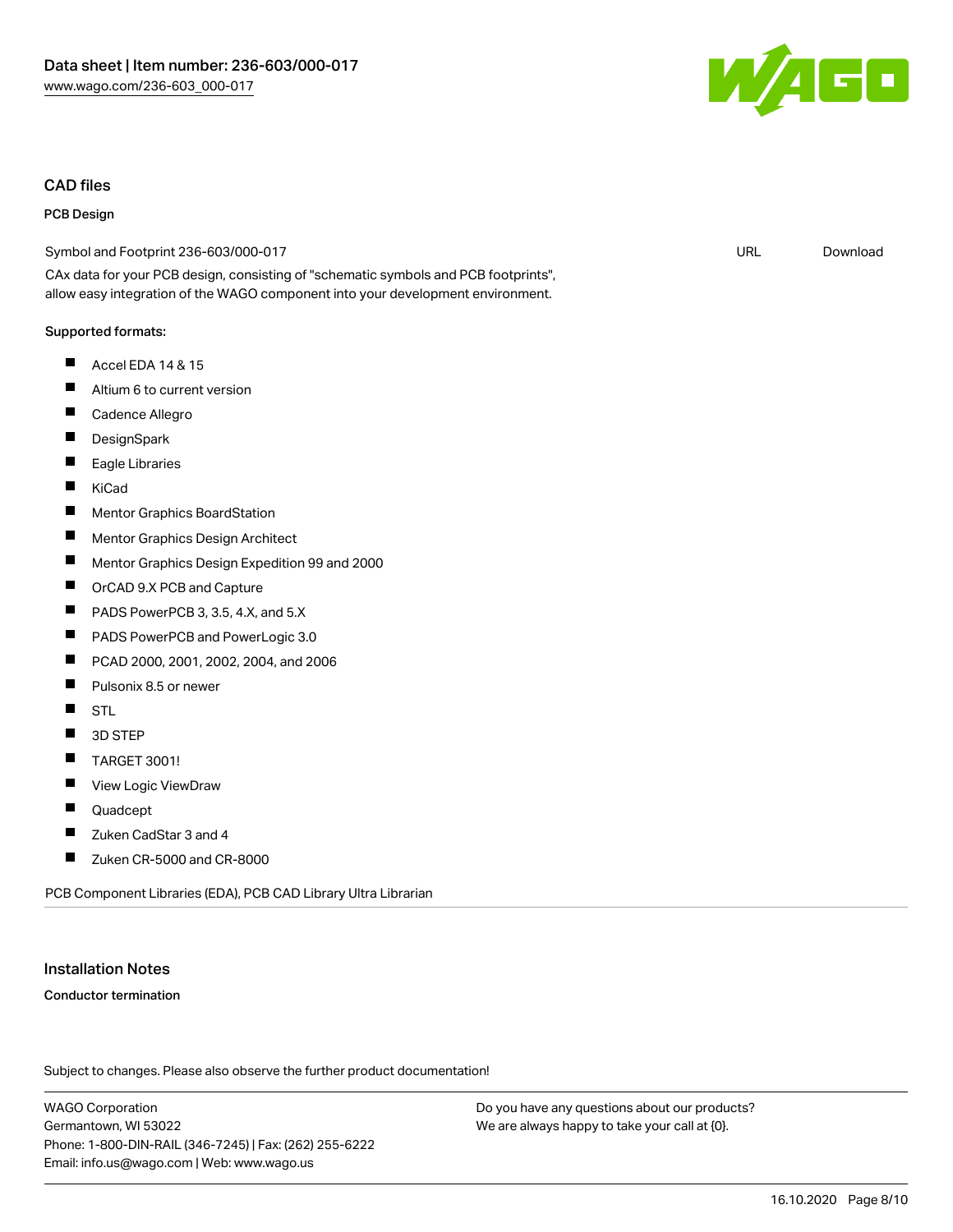## Data sheet | Item number: 236-603/000-017 [www.wago.com/236-603\\_000-017](http://www.wago.com/236-603_000-017)





Inserting a conductor via 3.5 mm screwdriver.



screwdriver.

Inserting a conductor via 3.5 mm Inserting a conductor via operating tool.

Screwdriver actuation parallel to conductor entry.

Screwdriver actuation perpendicular to conductor entry.



Compared to standard screwdrivers, these operating tools are far more convenient for wiring PCB terminal strips at factory.

Installation

Subject to changes. Please also observe the further product documentation!

WAGO Corporation Germantown, WI 53022 Phone: 1-800-DIN-RAIL (346-7245) | Fax: (262) 255-6222 Email: info.us@wago.com | Web: www.wago.us